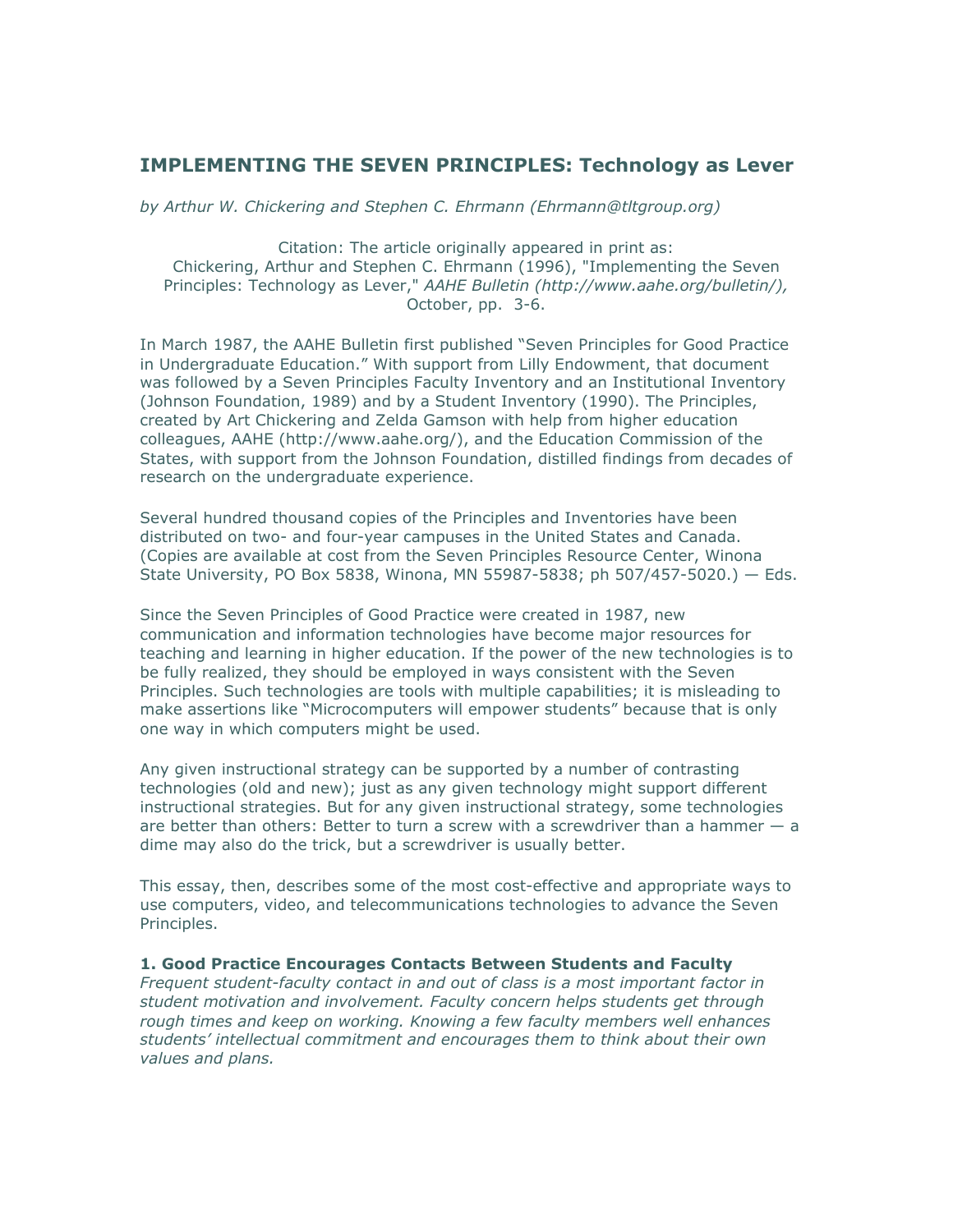Communication technologies that increase access to faculty members, help them share useful resources, and provide for joint problem solving and shared learning can usefully augment face-to-face contact in and outside of class meetings. By putting in place a more "distant" source of information and guidance for students, such technologies can strengthen faculty interactions with all students, but especially with shy students who are reluctant to ask questions or challenge the teacher directly. It is often easier to discuss values and personal concerns in writing than orally, since inadvertent or ambiguous nonverbal signals are not so dominant. As the number of commuting part-time students and adult learners increases, technologies provide opportunities for interaction not possible when students come to class and leave soon afterward to meet work or family responsibilities.

The biggest success story in this realm has been that of time-delayed (asynchronous) communication. Traditionally, time-delayed communication took place in education through the exchange of homework, either in class or by mail (for more distant learners). Such time-delayed exchange was often a rather impoverished form of conversation, typically limited to three conversational turns:

- 1. The instructor poses a question (a task).
- 2. The student responds (with homework).
- 3. The instructor responds some time later with comments and a grade.

The conversation often ends there; by the time the grade or comment is received, the course and student are off on new topics.

Now, however, electronic mail, computer conferencing, and the World Wide Web increase opportunities for students and faculty to converse and exchange work much more speedily than before, and more thoughtfully and "safely" than when confronting each other in a classroom or faculty office. Total communication increases and, for many students, the result seems more intimate, protected, and convenient than the more intimidating demands of face-to-face communication with faculty.

Professor Norman Coombs reports that, after twelve years of teaching black history at the Rochester Institute of Technology, the first time he used email was the first time a student asked what he, a white man, was doing teaching black history. The literature is full of stories of students from different cultures opening up in and out of class when email became available. Communication also is eased when student or instructor (or both) is not a native speaker of English; each party can take a bit more time to interpret what has been said and compose a response. With the new media, participation and contribution from diverse students become more equitable and widespread.

#### **2. Good Practice Develops Reciprocity and Cooperation Among Students**

*Learning is enhanced when it is more like a team effort than a solo race. Good learning, like good work, is collaborative and social, not competitive and isolated. Working with others often increases involvement in learning. Sharing one's ideas and responding to others' improves thinking and deepens understanding.*

The increased opportunities for interaction with faculty noted above apply equally to communication with fellow students. Study groups, collaborative learning, group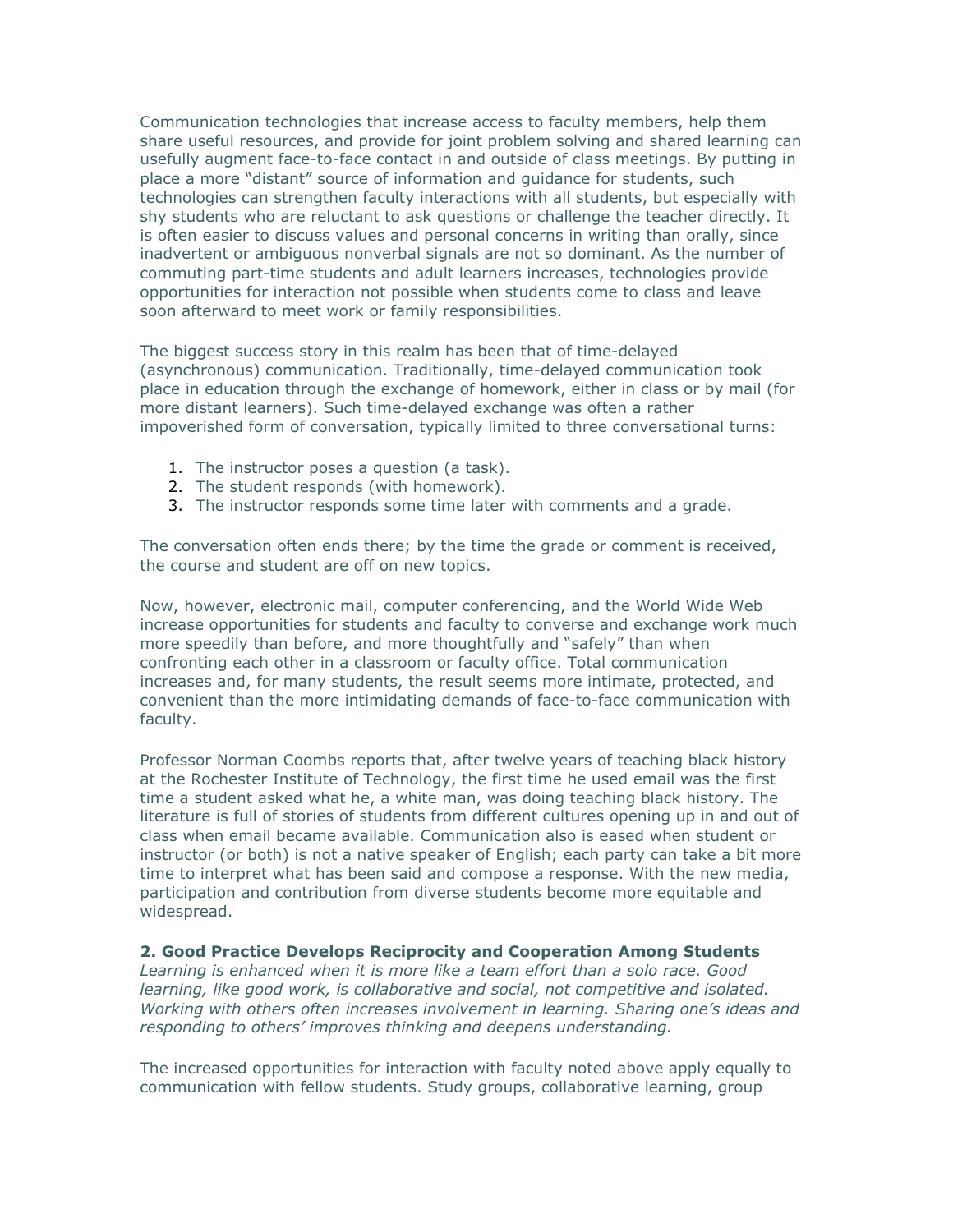problem solving, and discussion of assignments can all be dramatically strengthened through communication tools that facilitate such activity.

The extent to which computer-based tools encourage spontaneous student collaboration was one of the earliest surprises about computers. A clear advantage of email for today's busy commuting students is that it opens up communication among classmates even when they are not physically together.

For example: One of us, attempting to learn to navigate the Web, took a course taught entirely by a combination of televised class sessions (seen live or taped) and by work on a course Web page. The hundred students in the course included persons in Germany and the Washington, DC, area.

Learning teams helped themselves "learn the plumbing" and solve problems. These team members never met face-to-face. But they completed and exchanged Myers-Briggs Type Inventories, surveys of their prior experience and level of computer expertise, and brief personal introductions. This material helped teammates size one another up initially; team interactions then built working relationships and encouraged acquaintanceship. This kind of "collaborative learning" would be all but impossible without the presence of the media we were learning about and with.

## **3. Good Practice Uses Active Learning Techniques**

*Learning is not a spectator sport. Students do not learn much just sitting in classes listening to teachers, memorizing prepackaged assignments, and spitting out answers. They must talk about what they are learning, write reflectively about it, relate it to past experiences, and apply it to their daily lives. They must make what they learn part of themselves.*

The range of technologies that encourage active learning is staggering. Many fall into one of three categories: tools and resources for learning by doing, time-delayed exchange, and real-time conversation. Today, all three usually can be supported with "worldware" (http://www.learner.org/edtech/rscheval/vvs.html), i.e., software (such as word processors) originally developed for other purposes but now used for instruction, too.

We've already discussed communication tools, so here we will focus on learning by doing. Apprentice-like learning has been supported by many traditional technologies: research libraries, laboratories, art and architectural studios, athletic fields. Newer technologies now can enrich and expand these opportunities. For example:

- **•** Supporting apprentice-like activities in fields that themselves require the use of technology as a tool, such as statistical research and computer-based music, or use of the Internet to gather information not available in the local library.
- **•** Simulating techniques that do not themselves require computers, such as helping chemistry students develop and practice research skills in "dry" simulated laboratories before they use the riskier, more expensive real equipment.
- **•** Helping students develop insight. For example, students can be asked to design a radio antenna. Simulation software displays not only their design but the ordinarily invisible electromagnetic waves the antenna would emit. Students change their designs and instantly see resulting changes in the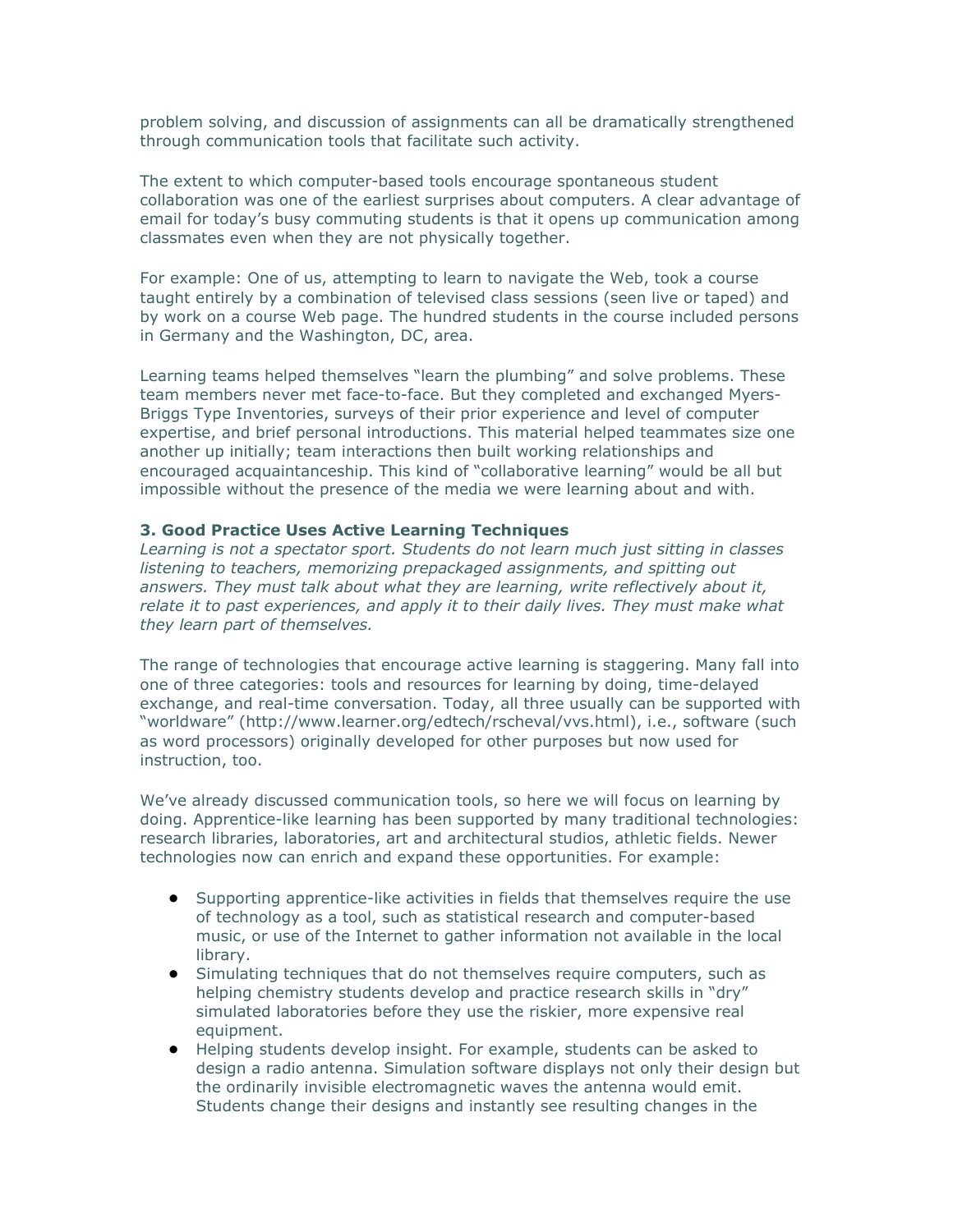waves. The aim of this exercise is not to design antennae but to build deeper understanding of electromagnetism.

#### **4. Good Practice Gives Prompt Feedback**

*Knowing what you know and don't know focuses your learning. In getting started, students need help in assessing their existing knowledge and competence. Then, in classes, students need frequent opportunities to perform and receive feedback on their performance. At various points during college, and at its end, students need chances to reflect on what they have learned, what they still need to know, and how they might assess themselves.*

The ways in which new technologies can provide feedback are many  $-$  sometimes obvious, sometimes more subtle. We already have talked about the use of email for supporting person-to-person feedback, for example, and the feedback inherent in simulations. Computers also have a growing role in recording and analyzing personal and professional performances. Teachers can use technology to provide critical observations for an apprentice; for example, video to help a novice teacher, actor, or athlete critique his or her own performance. Faculty (or other students) can react to a writer's draft using the "hidden text" option available in word processors: Turned on, the "hidden" comments spring up; turned off, the comments recede and the writer's prized work is again free of "red ink."

As we move toward portfolio evaluation strategies, computers can provide rich storage and easy access to student products and performances. Computers can keep track of early efforts, so instructors and students can see the extent to which later efforts demonstrate gains in knowledge, competence, or other valued outcomes. Performances that are time-consuming and expensive to record and evaluate — such as leadership skills, group process management, or multicultural interactions — can be elicited and stored, not only for ongoing critique but also as a record of growing capacity.

#### **5. Good Practice Emphasizes Time on Task**

*Time plus energy equals learning. Learning to use one's time well is critical for students and professionals alike. Allocating realistic amounts of time means effective learning for students and effective teaching for faculty.*

New technologies can dramatically improve time on task for students and faculty members. Some years ago a faculty member told one of us that he used technology to "steal students' beer time," attracting them to work on course projects instead of goofing off. Technology also can increase time on task by making studying more efficient. Teaching strategies that help students learn at home or work can save hours otherwise spent commuting to and from campus, finding parking places, and so on. Time efficiency also increases when interactions between teacher and students, and among students, fit busy work and home schedules. And students and faculty alike make better use of time when they can get access to important resources for learning without trudging to the library, flipping through card files, scanning microfilm and microfiche, and scrounging the reference room.

For faculty members interested in classroom research, computers can record student participation and interaction and help document student time on task, especially as related to student performance.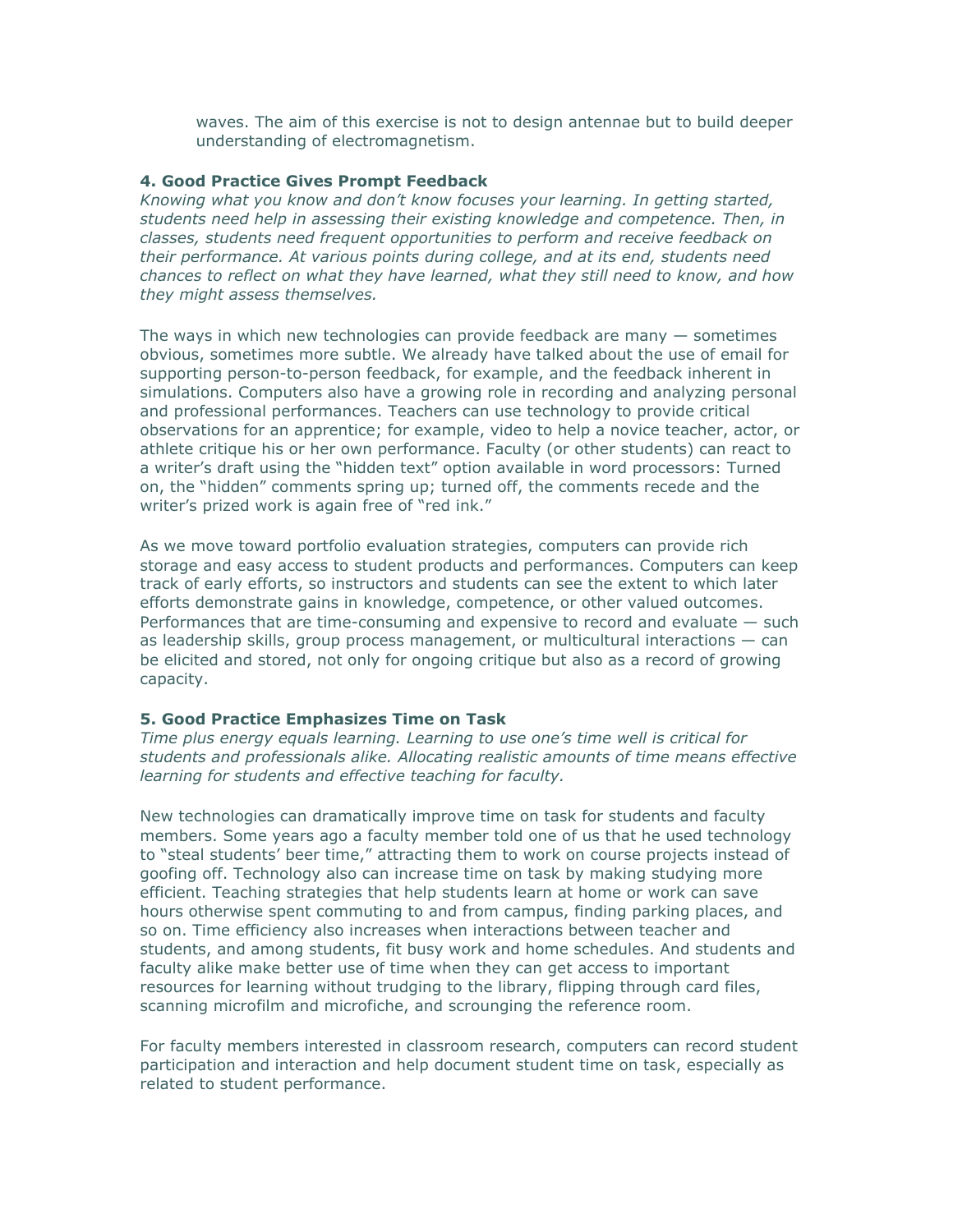#### **6. Good Practice Communicates High Expectations**

*Expect more and you will get it. High expectations are important for everyone — for the poorly prepared, for those unwilling to exert themselves, and for the bright and well motivated. Expecting students to perform well becomes a self-fulfilling prophecy.*

New technologies can communicate high expectations explicitly and efficiently. Significant real-life problems, conflicting perspectives, or paradoxical data sets can set powerful learning challenges that drive students to not only acquire information but sharpen their cognitive skills of analysis, synthesis, application, and evaluation.

Many faculty report that students feel stimulated by knowing their finished work will be "published" on the World Wide Web. With technology, criteria for evaluating products and performances can be more clearly articulated by the teacher, or generated collaboratively with students. General criteria can be illustrated with samples of excellent, average, mediocre, and faulty performance. These samples can be shared and modified easily. They provide a basis for peer evaluation, so learning teams can help everyone succeed.

#### **7. Good Practice Respects Diverse Talents and Ways of Learning**

*Many roads lead to learning. Different students bring different talents and styles to college. Brilliant students in a seminar might be all thumbs in a lab or studio; students rich in hands-on experience may not do so well with theory. Students need opportunities to show their talents and learn in ways that work for them. Then they can be pushed to learn in new ways that do not come so easily.*

Technological resources can ask for different methods of learning through powerful visuals and well-organized print; through direct, vicarious, and virtual experiences; and through tasks requiring analysis, synthesis, and evaluation, with applications to real-life situations. They can encourage self-reflection and self-evaluation. They can drive collaboration and group problem solving. Technologies can help students learn in ways they find most effective and broaden their repertoires for learning. They can supply structure for students who need it and leave assignments more open-ended for students who don't. Fast, bright students can move quickly through materials they master easily and go on to more difficult tasks; slower students can take more time and get more feedback and direct help from teachers and fellow students. Aided by technologies, students with similar motives and talents can work in cohort study groups without constraints of time and place.

#### **Evaluation and the Seven Principles**

How are we to know whether given technologies are as useful in promoting the Seven Principles and learning as this article claims? One approach is to look and see, which is the aim of the "Flashlight Project"

(http://www.tltgroup.org/programs/flashlight.html), a three-year effort begun by the Annenberg/CPB Project to develop and share evaluation procedures. The Flashlight Project is developing a suite of evaluation tools that any campus can use to monitor the usefulness of technology in implementing the Seven Principles and the impacts of such changes on learning outcomes (e.g., the student's ability to apply what was learned in the academic program) and on access (e.g., whether hoped-for gains in time on task and retention are saving money for the institution and its funders).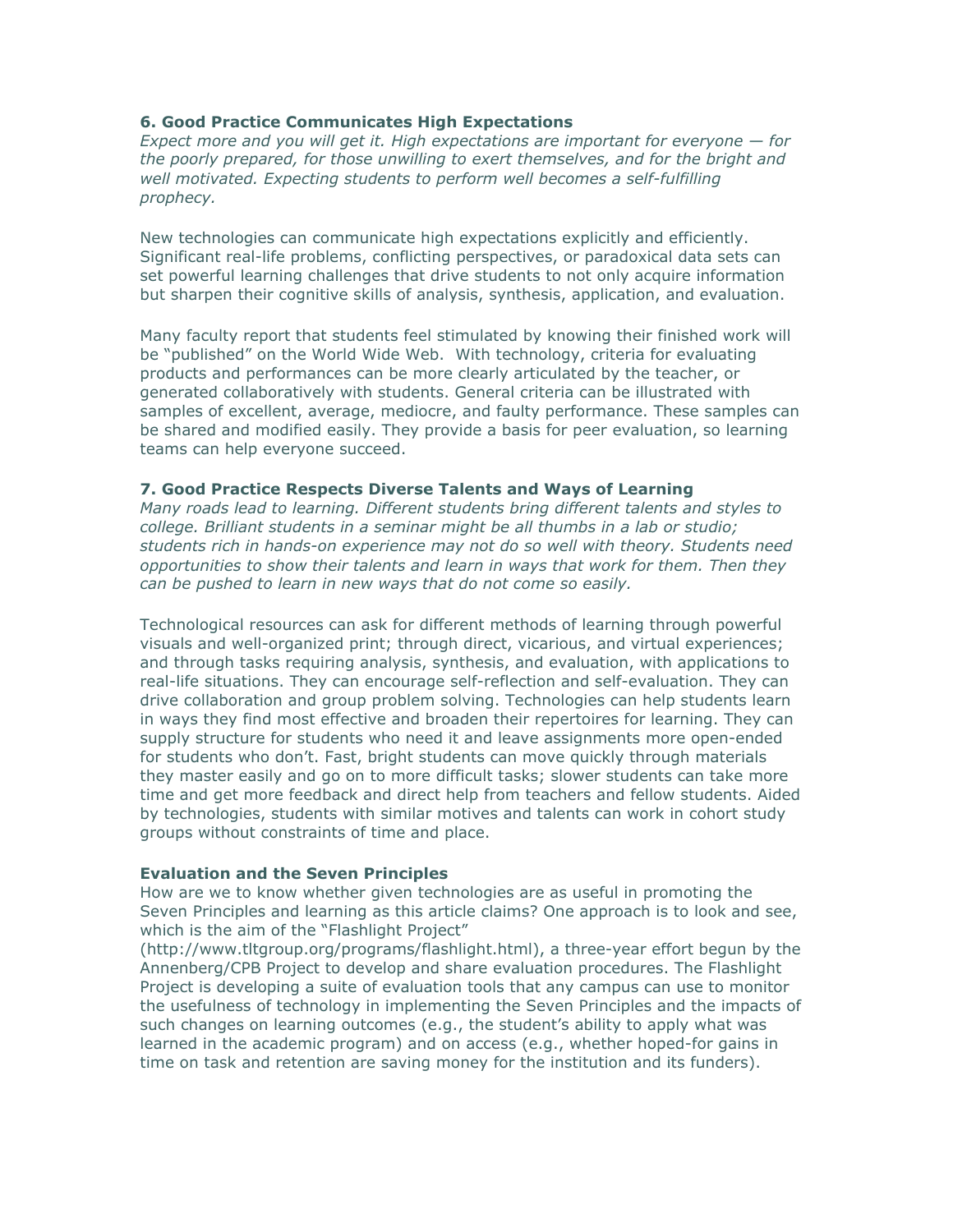[For more about the Flashlight Program, see Stephen Ehrmann's "Asking the Right Questions: What Does Research Tell Us About Technology and Higher Learning?" (http://www.learner.org/edtech/rscheval/rightquestion.html) in the March/April 1995 *Change*.]

## **Technology Is Not Enough**

The Seven Principles cannot be implemented by technophiles alone, or even by faculty alone. Students need to become familiar with the Principles and be more assertive with respect to their own learning. When confronted with teaching strategies and course requirements that use technologies in ways contrary to the Principles, students should, if possible, move to alternatives that serve them better. If teaching focuses simply on memorizing and regurgitating prepackaged information, whether delivered by a faculty lecture or computer, students should reach for a different course, search out additional resources or complementary experiences, establish their own study groups, or go to the professor for more substantial activities and feedback.

Faculty members who already work with students in ways consistent with the Principles need to be tough-minded about the software- and technology-assisted interactions they create and buy into. They need to eschew materials that are simply didactic, and search instead for those that are interactive, problem oriented, relevant to real-world issues, and that evoke student motivation.

Institutional policies concerning learning resources and technology support need to give high priority to user-friendly hardware, software, and communication vehicles that help faculty and students use technologies efficiently and effectively. Investments in professional development for faculty members, plus training and computer lab assistance for students, will be necessary if learning potentials are to be realized.

Finally, it is appropriate for legislators and other benefactors to ask whether institutions are striving to improve educational practice consistent with the Seven Principles. Much depends on the answer.

**Note:** This article draws on Arthur Chickering's participation in "The Future of Faceto-Face and Distance Learning in Post-Secondary Education," a workgroup chaired by W.L. Renwick as part of a larger effort examining The Future of Post-Secondary Education and the Role of Information and Communication Technology: A Clarifying Report, carried out by the Center for Educational Research and Innovation, Organization for Economic Cooperation and Development. Paris: 1993, 1994.

The Flashlight Program is now a part of the non-profit Teaching, Learning, and Technology Group (http://www.tltgroup.org/default.htm). The TLT Group provides a range of services to help faculty, their institutions, and their programs make more sensible use of technology. About 250 colleges, universities, state boards, and multiinstitution projects now subscribe to TLT Group tools or services.

#### **New Ideas, and Additional Reading**

Stephen C. Ehrmann April, 2002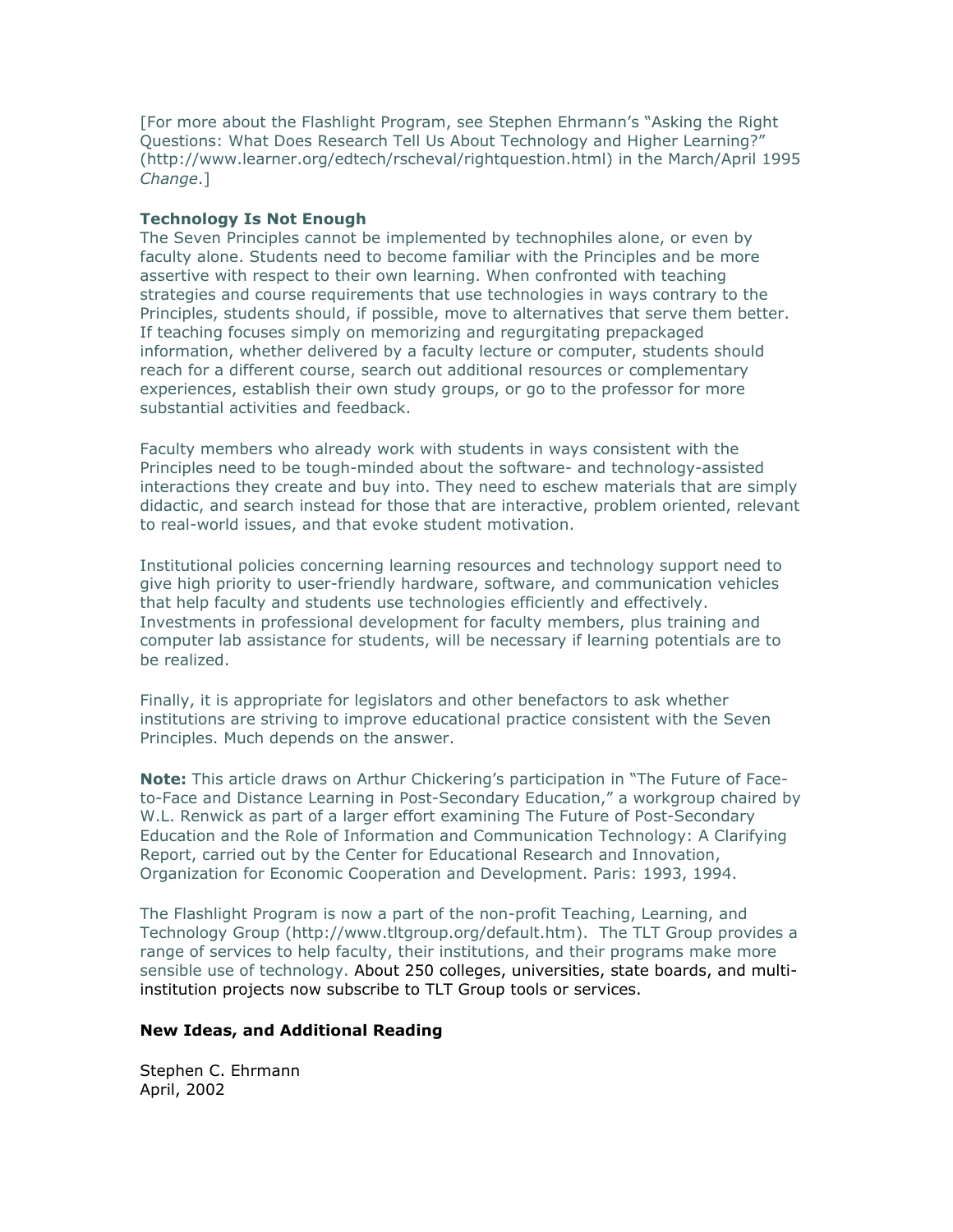Since 1996, when Art Chickering and I wrote the preceding article, much has changed but much has remained the same. For example, offerings in distance education have exploded. However, these same seven principles, and these seven kinds of technology use, seem equally important for all kinds of learners (and faculty) in all kinds of situations. Whether students come to campus every day or not at all, for example, student interaction can be increased and improved by some of the same online approaches. [The Web sites on The Seven Principles change frequently. Ted Panitz (tpanitz@capecod.net), a professor of mathematics and engineering at Cape Cod Community College, has launched a website that lists online resources related to the seven principles

(http://home.capecod.net/~tpanitz/seven.html). Or you can do a Web search on "seven principles" and "Chickering" to look for recent materials.]

My colleague Steve Gilbert has pointed out another way to array these practices for advancing the seven principles: by how hard or easy they are for faculty to learn quickly and for the institution to support. He has spotlighted *low threshold activities*: uses of technology that are (for that faculty member in that institution at that time) quite easy to learn (in seconds or minutes) and easy for the institution to support (even if all faculty want to use technology in that way.) This Web page (http://www.tltgroup.org/LTAs/Overview.htm) contains a growing list of references and materials about such activities. We may soon begin development of a library of low threshold activities for each of the seven principles and, if so, we'll need your help, so watch this space!

Not all important uses of technology are low threshold for the institution or the faculty. Some are quite promising but require substantial reorganization and rethinking of faculty roles. Some of these ideas require major change in the organization of individual courses (e.g., the BioCalc course for teaching calculus to biology students at the University of Illinois, Urbana Champaign (http://www.wcer.wisc.edu/nise/cl1/ilt/case/uiuc/uiuc.htm)). Others, even more ambitious, are conscious efforts to change a major, a whole institution, or a system. Examples include distance learning programs, problem-based learning for a whole major, institution-wide efforts to improve information literacy and skills of inquiry, and redesign of large enrollment courses to improve learning and control costs per student. Technology advocates have been promising for many decades that such major improvements were imminent. Although some of these ideas have succeeded and have made permanent, national changes in higher learning, too many others have flowered briefly and withered, or never flowered at all. Often the very technology that helped spark interest in these ideas was blamed some years later as inadequate, and the reason the innovation had failed. In "Using Technology to Make Large-Scale Improvements in The Outcomes of Higher Education: Learning From Past Mistakes"

(http://www.tltgroup.org/resources/Visions/Improving\_Outcomes.html), I suggested that we've failed repeatedly because we've made the same mistakes repeatedly, in the 1970s, 1980s, 1990s, and today. It's time to learn from those errors. This article draws on past experience to suggest a five part strategy for using technology to make valuable, large scale, lasting improvements in who can learn and what they have learned by the time they complete a program in higher education.